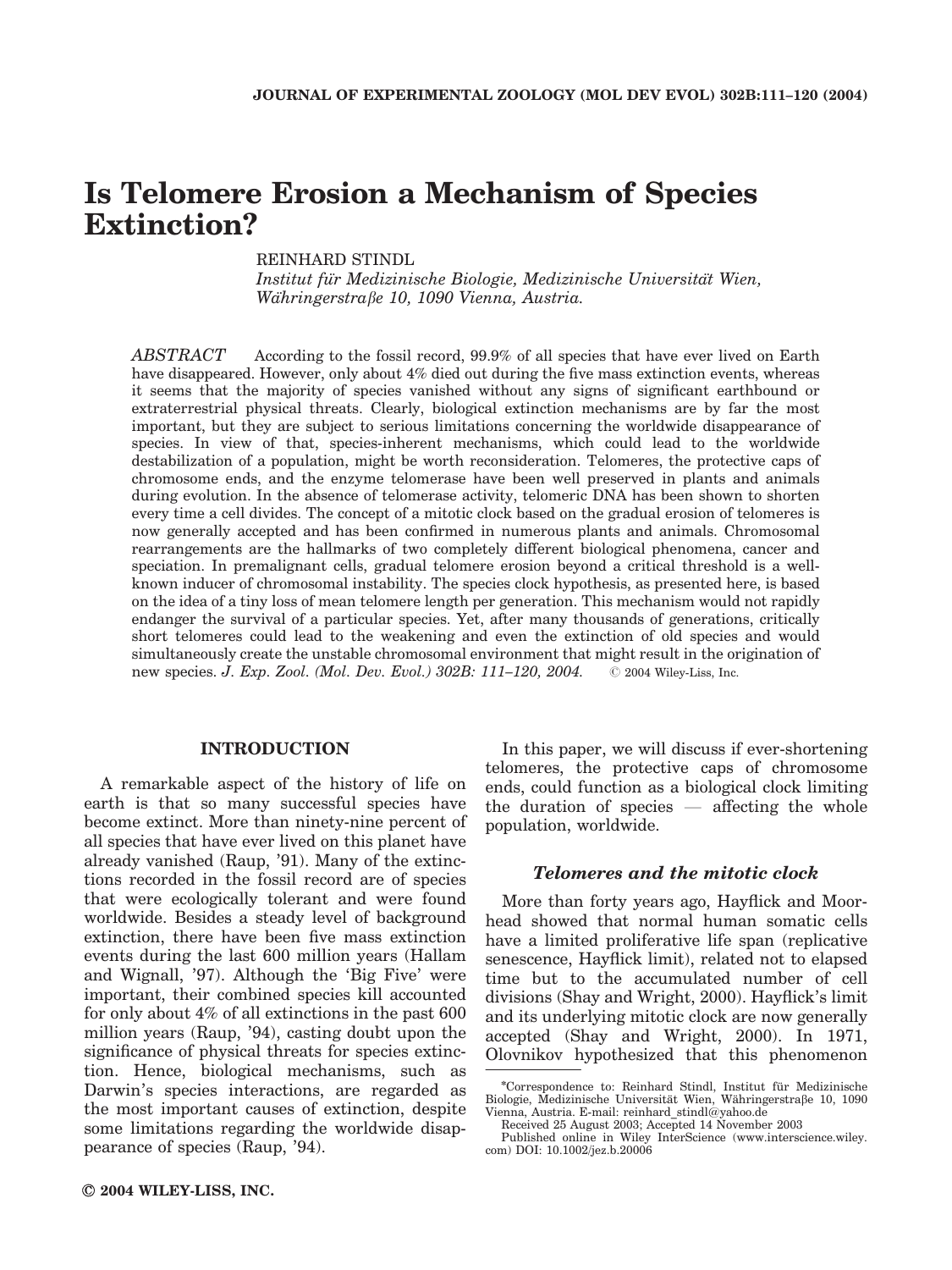results from the incomplete replication at the ends of linear DNA molecules (Olovnikov, '96). According to his theory, DNA polymerases cannot copy DNA from the very beginning, due to a 'dead zone' between the front end of the enzyme and its catalytic center. It later became apparent that the 'dead zone' is the terminal RNA primer, which is essential for DNA replication and would represent the smallest possible unit of telomeric sequence loss.

The widely accepted paradigm linking telomere function to replicative senescence is based on the observation that in human somatic cells telomeres shorten with each cell division (Harley, '91). When telomere function is compromised (due to critical shortening), it can result in cell senescence and/or chromosomal instability. The latter is caused by exonucleolytic degradation and end-to-end fusion of chromosomes (Feldser et al., 2003) leading to dicentric chromosomes which themselves can initiate ongoing chromosomal instability via breakage-fusion-bridge cycles (McClintock, '39). To prevent this from occurring (or at least postpone it), eukaryotic chromosome ends are capped with up to thousands of repetitions of a short, noncoding sequence  $(=$ telomeric sequence). In germ cells and in early embryonic stem cells high levels of the enzyme telomerase, a reverse transcriptase, preserve constant telomere lengths, but in somatic cells low telomerase levels cannot prevent gradual shortening of telomeres, resulting in a limited proliferative life span of those cells. Telomerase is an universal enzyme, it has been found in most eukaryotes from single celled organisms to higher plants and animals, including humans (McEachern et al., 2000). In addition to the enzyme telomerase, several telomeric binding proteins are believed to influence telomere length (Slijepcevic, '98), yet a milestone experiment published in Science has clearly shown that the ectopic expression of the telomerase catalytic subunit (hTERT) alone is sufficient to extend telomere length and replicative life span of normal human fibroblasts (Bodnar et al., '98).

Today, several versions of the end replication problem exist and the story has become more complicated, mainly due to the observation that eukaryotic telomeres possess a single-stranded 3' overhang. This has shifted the focus from the end replication problem to an 'overhang generation problem.' Some researchers blame difficulties with the terminal RNA priming event on the lagging strand (Wynford-Thomas and Kipling, '97), others the inability of leading strand DNA synthesis to

produce the 3' overhang for the shortening process (Lingner et al., '95). Since extensive research is on-going, and inconclusive as of yet,this paper will be based on the original model, as follows: RNA primers, which are usually about 10 nucleotides long, are needed for the replication of eukaryotic chromosomal DNA molecules. After removal of the terminal RNA primer, gaps remain at the 5' ends of the newly synthesized strands (leading and lagging strand), which cannot be filled (Dhaene et al., 2000) (Fig. 1). Hence, in the absence of telomerase activity, a particular telomere is expected to lose 10 base pairs (bp) every other S phase (Zakian, '97). Since a chromosome end is shortened by incomplete replication in only one of the daughter cells (the one acquiring the incompletely replicated strand in that telomere), the rate of telomere loss in base pairs per cell division is only half of the rate of incomplete replication. Accordingly, mean telomere length would decrease by 0.5 of a deletion event per generation, resulting in a loss of 5 bp per cell division. A comparable rate of telomere loss (about 3–4 bp per generation) has been observed in telomerase-negative yeast (Lundblad and Szostak, '89; Singer and Gottschling, '94), supporting the idea of the RNA primer being the smallest possible unit of telomere loss.

#### Variations in telomere length

Enormous telomere length variation has been observed between species, but significant variation has also been seen between individuals of a species, between tissues of an individual, and between chromosomes of a single cell, even between homologous chromosomes. Primarily, mean telomere length varies greatly between species, from less than 1 kbp to several 100 kbp, but seems to be relatively constant within a species (McEachern and Blackburn, '95). Nevertheless, there is some variation between human fetuses ranging from 10.6 to 11.8 kbp (Youngren et al., '98). In a human fetus mean telomere length is similar in most tissues, but synchrony is apparently lost during extrauterine life, which is consistent with different proliferative rates of different tissues with insufficient telomerase activity later in life (Youngren et al., '98). Although mean telomere length does not vary much between individuals of a species, lengths of individual telomeres are largely heterogeneous in (lab) mouse and human (Lansdorp et al., '96; Zijlmans et al., '97). Interestingly, specific chromosome arms show similar telomere lengths in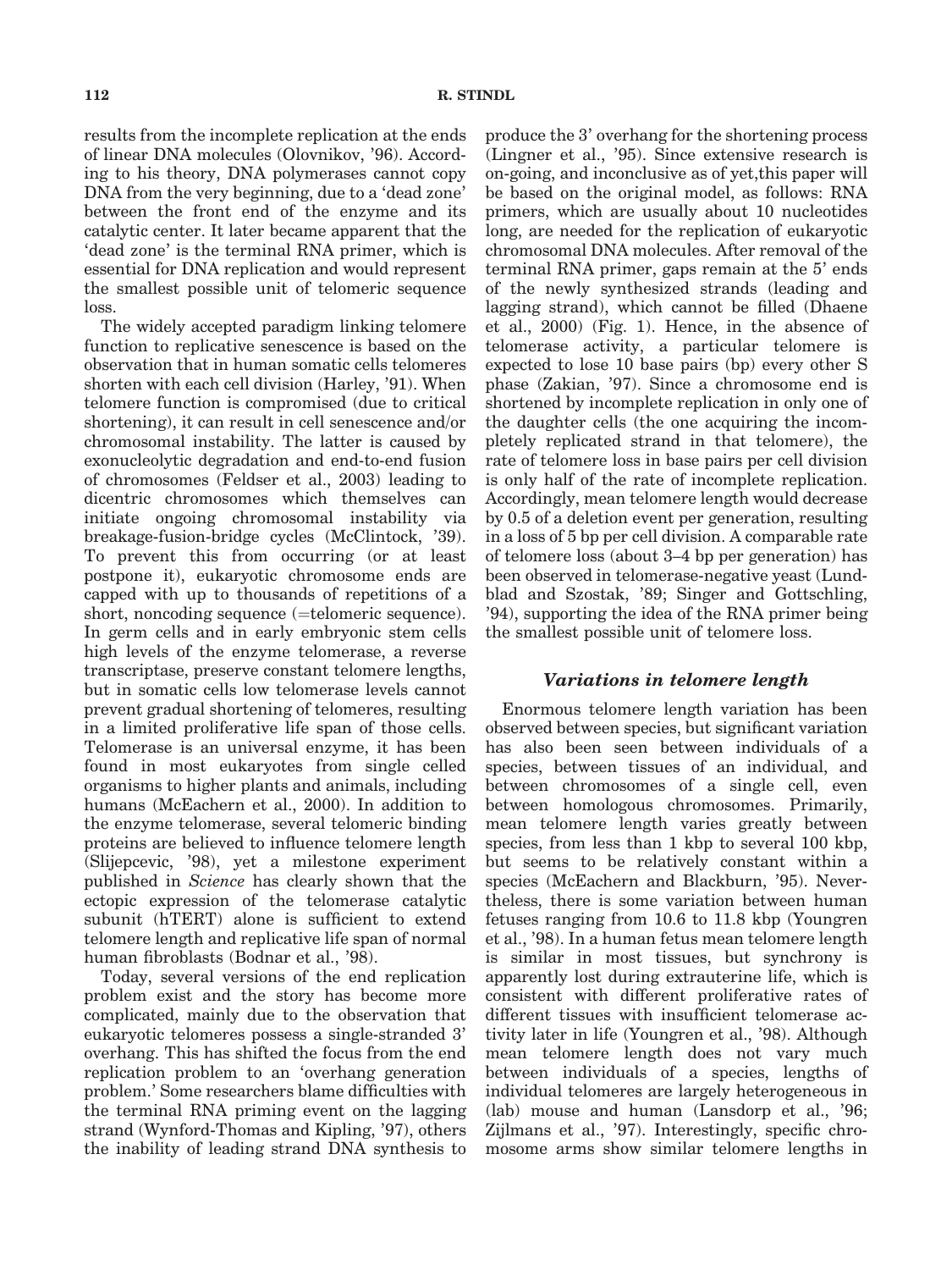

Fig. 1. The original model of the end replication problem: During DNA replication the gap at the  $5'$  end caused by the terminal RNA primer  $(-10$  nucleotides) cannot be filled. Hence in the absence of a special compensation mechanism, linear DNA molecules shorten each cell cycle by at least 10 base pairs in eukaryotes. Supposing that the RNA primer does not bind to the single-stranded overhang (not shown in this

graph) and that the creation (extension) of the overhang does not require telomerase activity (demonstrated in yeast [Dionne and Wellinger, '96]). Extensive research over the last two decades has lead to a more complicated picture (McEachern et al., 2000), but has not clearly identified the exact mechanism of telomere shortening.



Fig. 2. The species clock hypothesis: Gradual telomere shortening to a critical threshold leads to populationwide chromosomal instability and the sporadic creation of new stable karyotypes in the offspring due to chromosome healing and telomere elongation. Depending on the telomere stabilizing mechanisms in the new species, three scenarios are possible: a) Telomere stabilizing mechanisms are not capable of capping all chromosome ends. In this case a particular branch of the evolutionary tree would come to an end; b) All telomeres are stabilized before chromosomal rearrangements occur, which would result in the preservation of the old phenotype. The population experiences mass mortality during the instability phase, but the species would survive (species A<sup>'</sup>); c) Pairs of identically rearranged homologous chromosomes in a few individuals and extensive telomere elongation set the stage for a new species (species B).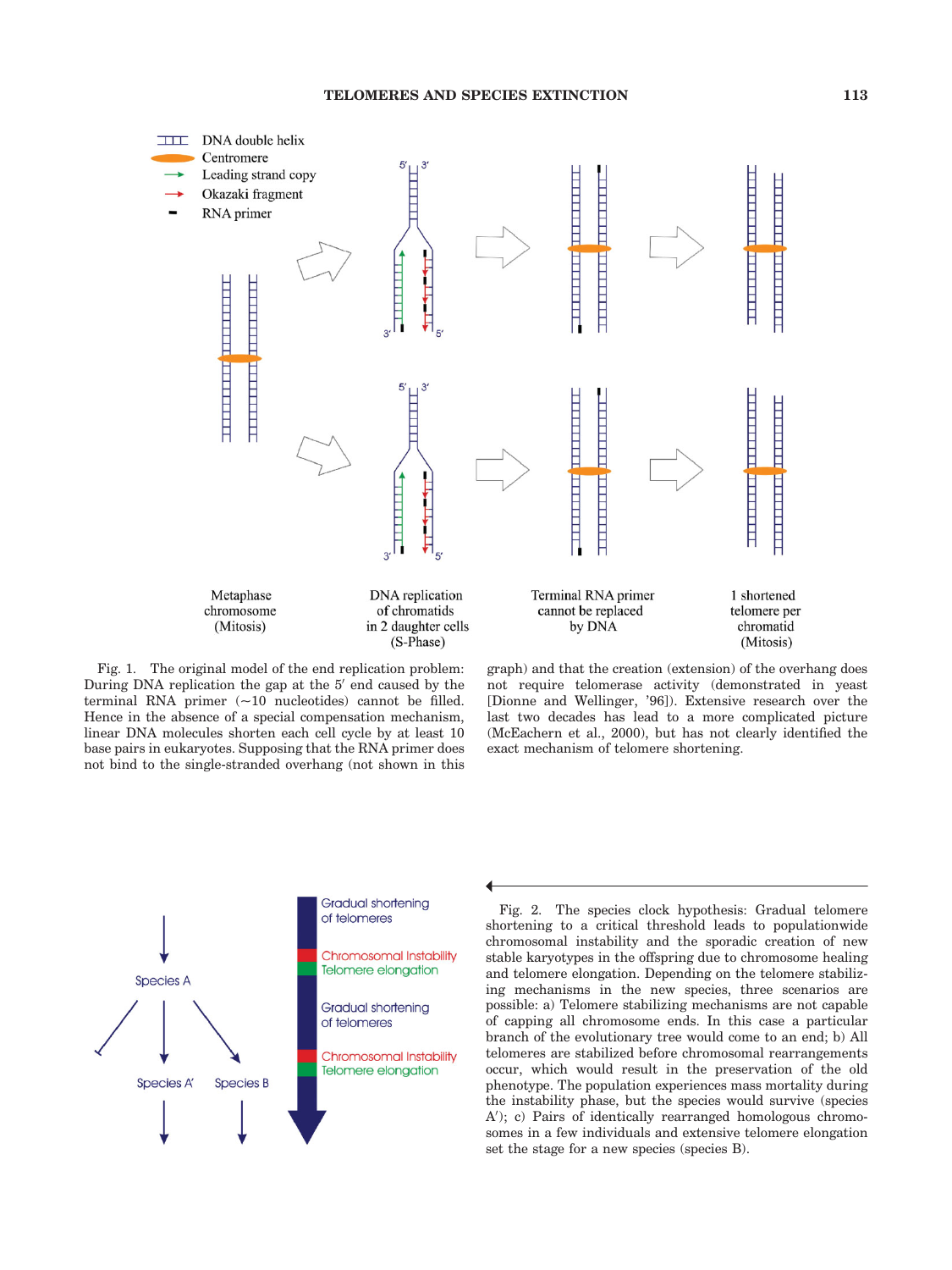different tissues of individual (lab) mice (Zijlmans et al., '97) and specific chromosome arms appear to have relatively short telomeres in certain (lab) mouse strains (Hande et al., '99). Humans, too, have a common telomere profile which is conserved during life (Graakjaer et al., 2003). Telomeres on the short arm of human chromosome 17 have been found to be consistently shorter than median human telomere length (Martens et al., '98). The latter is astounding, since loss of 17p alleles, including the tumor suppressor p53, is very common in human cancers.

A recent study showed that even between homologous human chromosomes, significant differences in telomere length are frequently observed (Londono-Vallejo et al., 2001). Those differences appear to be stable in vivo, but disappear after prolonged proliferation in vitro. These findings suggest the existence of mechanisms that maintain differences in telomere length between chromosomes in vivo. The authors speculated that those differences are already present in the zygote and are simply perpetuated through uniform telomere shortening and very tight regulation of telomerase activity (Londono-Vallejo et al., 2001).

#### Formulating the hypothesis

To cap chromosome ends, a short piece of telomeric DNA, just long enough to form the  $t$  loop ( $=$ functional structure of telomeres), would be sufficient. So, why does mean telomere length differ to such an extent between species, from less than 1 kbp to several 100 kbp? Could it be that telomeres of a particular species get longer or shorter over time? If mean telomere length of an established species changes gradually over many generations, the most realistic option seems to be that telomeres start out long and get shorter.

We have already discussed why telomeres shorten in somatic cells, but in the germ cell line it is generally assumed that high levels of the enzyme telomerase prevent telomeric erosion, stabilizing telomere length of a particular species. However, evidence that telomerase levels might be extremely low in mature germ cells and in fertilized ova support the idea of a temporary end replication problem in the germ cell line. It has been shown for rat, bovine, and human that telomerase is not or is barely active in mature germ cells, although its activity increases dramatically very early during embryonic development (Wright et al., '96; Eisenhauer et al., '97; Betts and King, '99).

In rats, the level of telomerase activity is significantly lower (50–fold) in ovulated oocytes than in those of immature follicles (Eisenhauer et al., '97). A loss of telomerase activity during male germ cell differentiation has also been reported for rats (Ravindranath et al., '97). In plants, little or no telomerase activity can be found in seeds, whereas appreciable activity is present in growing root tips of germinating seedlings (Osborne and Boubriak, 2002). Since transcription does not start previous to the first cell division of the fertilized ovum, it is reasonable to assume that telomerase levels cannot be up-regulated during the first S-phase, resulting in a transient end replication problem.

If telomeres become eroded over thousands of generations of a species, what could lead to healing of telomeres? Barbara McClintock has shown in a number of elegant experiments that chromosomal instability, caused by ruptured chromosome ends, persists during meiosis but disappears in the fertilized egg and developing embryo of maize (McClintock, '39; McClintock, '84). Similar results have been reported for wheat, where chromosome healing is probably intrinsic to replication during gametogenesis or early zygote development (Werner et al., '92; Melek and Shippen, '96; Friebe et al., 2001). Consequently, ruptured chromosome ends seem to be capable of activating telomere healing mechanisms during early developmental stages.

Nevertheless, in addition to the healing process, is there any evidence for extensive telomere elongation? The existence of extremely long telomeres (up to 1 Mega base pairs in some birds [Lejnine et al., '95; Delany et al., 2000]) implies that there must be a mechanism which can produce them. Although it is a common feature of plant tissue culture (Osborne and Boubriak, 2002), extensive telomere elongation has not been observed in vivo yet (this is compatible with the rarity of telomere elongation). Indirect evidence for extensive telomere elongation in vivo comes from lab mice. In 1990, when hypervariable ultralong telomeres were discovered in established strains of lab mice, it was assumed that this is a general feature of Mus musculus (Kipling and Cooke, '90). Ten years later, it was shown that inbred strains recently derived from wild mice have short telomeres (Hemann and Greider, 2000). To be specific, established inbred and outbred strains of lab mice have exceptionally long telomeres in the range of 30–150 kbp, in contrast to short telomeres of 8–10 kbp seen in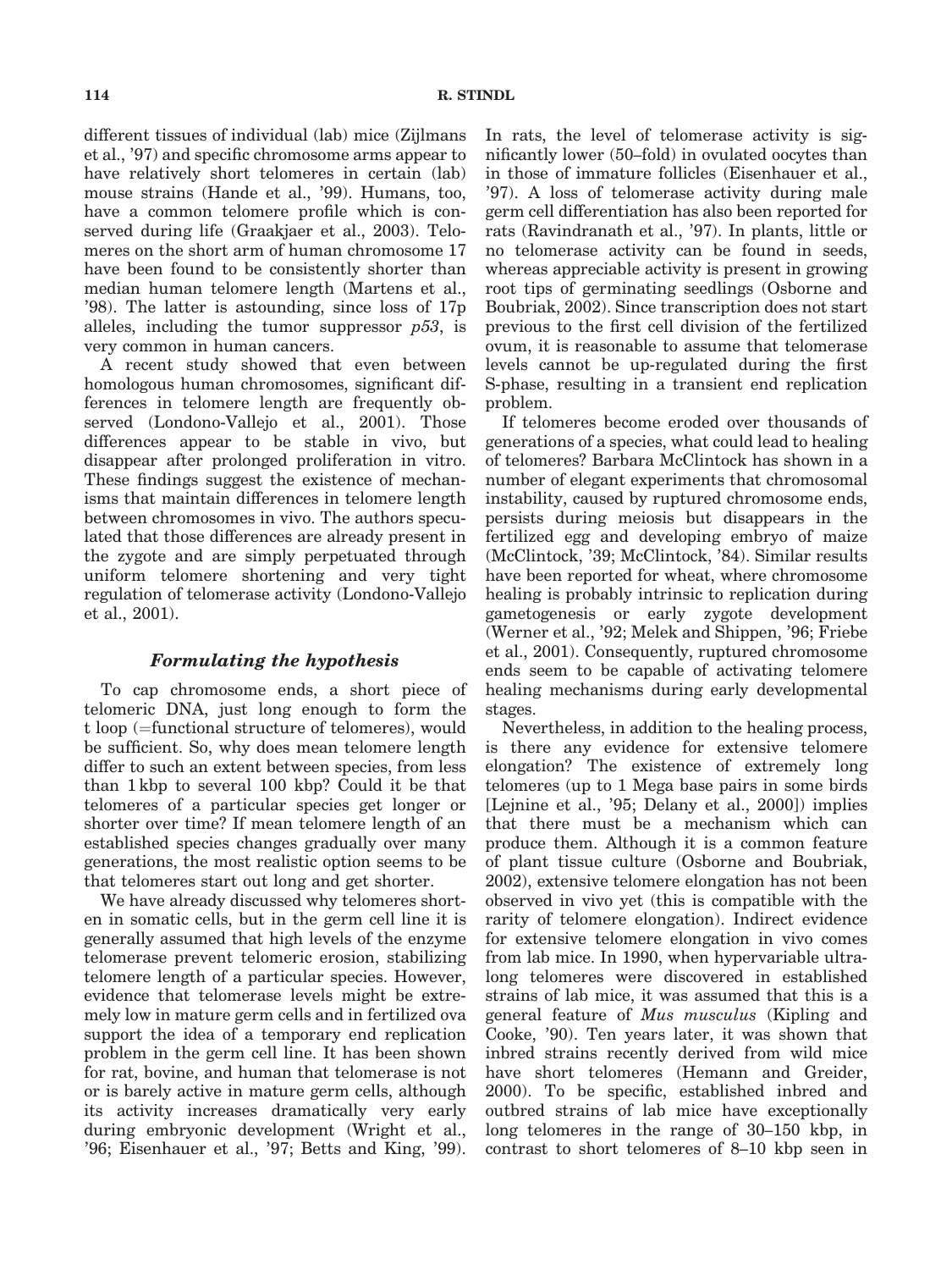wild mice (Hemann and Greider, 2000). Hence, despite their progenitors' (Mus m. musculus and Mus m. domesticus) short telomeres, laboratory mice somehow multiplied telomere length (Hemann and Greider, 2000). Since mean telomere length differs greatly between closely related strains (subspecies), those differences must have originated after the split of two species. Hemann and Greider suggested that telomere elongation in established strains of lab mice might have resulted from extensive breeding of an isolated colony. In a more recent paper, Manning and colleagues go even further by claiming that inbreeding, through unknown mechanisms, results in the elongation of telomeres (Manning et al., 2002). This would be in agreement with the current view of how new species emerge. Accordingly, the creation of lab mouse strains over the past 100 years might shed some light on the creation of species in general.

The new hypothesis, as presented here, is based on the assumption that telomeres shorten due to a shortage of telomerase during the first cell cycle of the fertilized ovum in animals and plants (evidence was presented above that this might be so). This mechanism would limit the duration of a species and consequently will be named the 'species clock.' For every generation a supposed shortage of telomerase during the first S-phase may result in a slight decrease of mean telomere length.

Extremely long telomeres (100 kbp and more) have been observed in such distinct species as lab mice, mud puppies, and some birds (Lejnine et al., '95; Hemann and Greider, 2000; Delany et al., 2000). A minimal telomere length of 50 kbp in a new species is feasible, because of interchromosomal telomere length variation and because the shortest, not the longest, telomere is the limiting factor (Hemann et al., 2001). In this hypothetical setting the supposed minimal loss per generation due to a transient end replication problem would not endanger the survival of a species for thousands of years.

Assuming a minimal telomere length of 50 kbp, a telomere loss of 5 bp per generation in humans, and a generation time of 15 years, our species could have survived for 120,000 years without critical shortening of telomeres (10 kbp left). In contrast, a short-lived mammal like Mus musculus domesticus with a generation time of only four months (Wilson et al., '77) would remain phenotypically stable for at least 2,670 years (10 kbp left). This is in accordance with the observation that chromosomal speciation proceeds at an

extraordinarily high speed in house mice (Nachman et al., '94; Britton-Davidian et al., 2000), although M. musculus domesticus seems to be special in this regard (Nachman and Searle, '95; Gazave et al., 2003). Of course, all these rates and numbers are speculative, and future experiments might lead to major adaptations, but the aim of these calculations is to show the impressive potential of this new theoretical model.

However, is the species clock model compatible with the observed telomere length variation between individuals and between chromosomes of an individual? Depending on the initial process of telomere elongation, there are three imaginable sources of variation:

a) If telomere elongation is a result of (in)breeding of an isolated colony (Hemann and Greider, 2000, Manning et al., 2002), it would produce rather uniform telomere lengths in all individuals. Later on, length variation would be the consequence of the species clock operating on the basis of telomere shortening over many generations. Since individuals may have different generation histories (some may have had ancestors who, on average, produced offspring later in life, giving birth to fewer generations over a certain time span) and chromosomes are randomly distributed during Meiosis, some chromosomes would develop significantly shorter telomeres than others after hundreds of generations. The variation produced by this model might be relatively modest, as long as the mechanism is completely random.

b) If telomere elongation is an individual process, subsequent to chromosome healing (McClintock, '39) and not triggered and synchronized by an inbreeding environment, it would result in extensive variation of telomere length between the founder individuals. There would be no length variation between chromosomes of an individual though. Yet, massive telomere length variation between homologous chromosomes would occur in the second generation. Due to the random nature of chromosome distribution in Meiosis, interchromosomal variation would increase for several generations, eventually reaching a plateau. While hypervariable ultra-long telomeres seen in lab mice  $($ =young species) seem to support this model, it is important to keep in mind that contamination may have been a significant factor earlier in the development of established strains of lab mice, when quality control procedures were less refined (Fitch and Atchley, '85). In a small population, just one mouse (with short telomeres) could have gener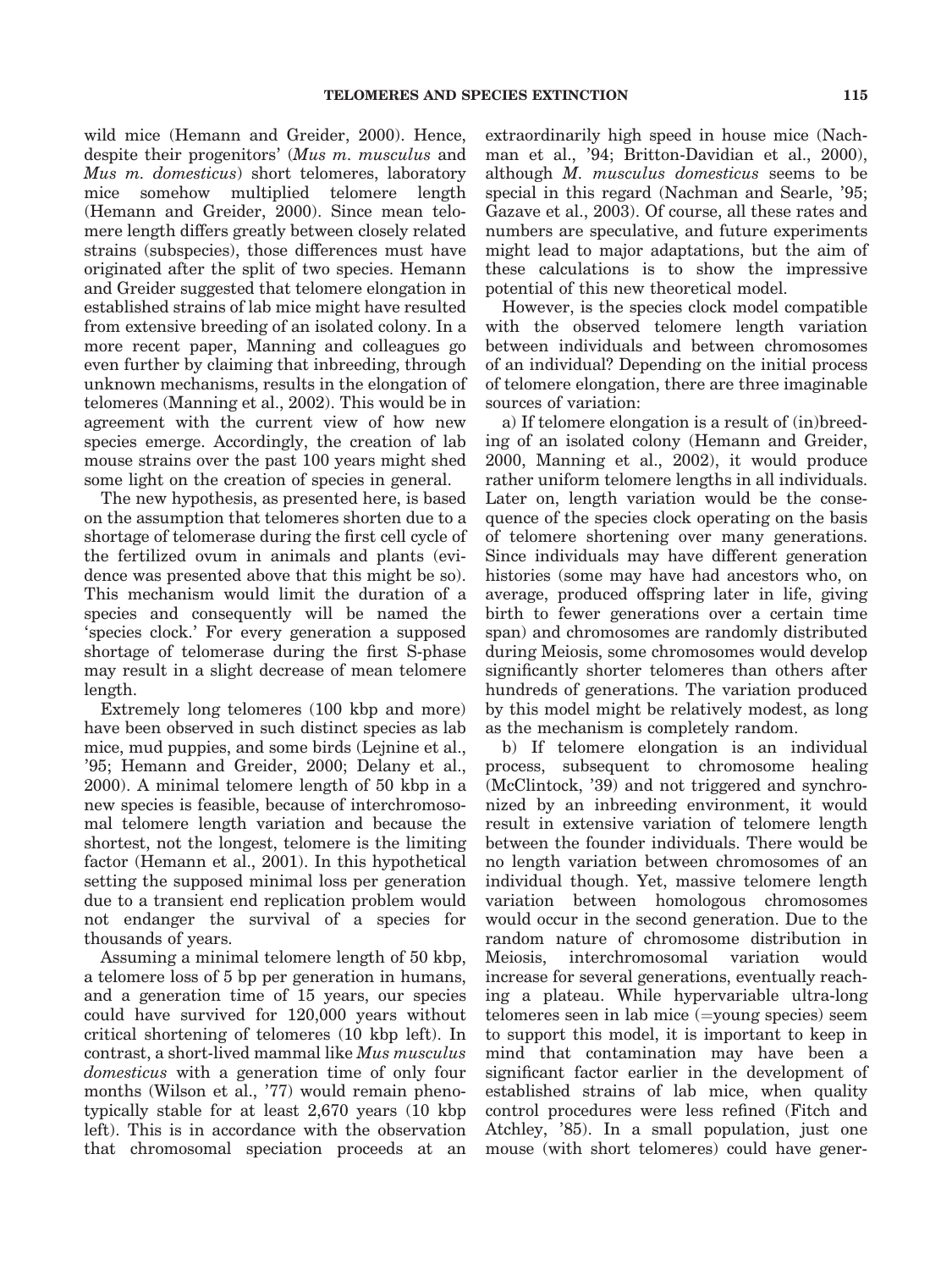ated extensive telomere length variation. So, someone has to be careful in drawing any hasty conclusions.

c) If the initial telomere elongation process in the founder individuals cannot completely equalize telomeric variation accumulated in the ancestral species, telomere length heterogeneity would be a prerequisite of the new species.

#### The species clock at work

Over the past 100 years geographic isolation has been considered by far the most common requirement for speciation  $(=allowative model)$ . The foundation of this model is reproductive isolation, initially achieved by geographic isolation of a small group of individuals followed by the fixation of genetic and/or chromosomal differences over time, creating independent species. Prevention of gene flow between daughter and parent population is critical. However, even within a small colony, chromosomal (and genetic) mutations without a pronounced heterozygote advantage would occur as temporary polymorphisms only, and would not be able to achieve a homozygous state in a significant number of individuals without intensive inbreeding.

Recent theoretical and experimental work suggests that chromosomal speciation does not rely on geographic isolation (Levin, 2002; Wolfe, 2003; Navarro and Barton, 2003; Rieseberg and Livingstone, 2003), highlighting the importance of chromosomal change for evolution. However, the creation of homozygotes for the new chromosomal rearrangements is essential for the origination of new species. Until now, no compelling model of how pairs of identical rearranged homologous chromosomes occur without intensive inbreeding has been presented.

Barbara McClintock speculated in 'The Significance of Responses of the Genome to Challenge' that some specific genome shock is responsible for origins of new species. ''Our present knowledge would suggest that these reorganizations originated from some shock that forced the genome to restructure itself in order to overcome a threat to its survival'' (McClintock, '84).

The species clock hypothesis predicts critical shortening of telomeres after thousands of years depending on the generation time and the initial telomere length of a species. It is well known that replication-dependent shortening of telomeres beyond a critical threshold induces chromosomal instability. If proliferating cells bypass the Hayflick limit, short and sticky telomeres can lead to numerical and structural chromosome aberrations by forming telomere associations, fusions, and dicentric chromosomes (Artandi et al., 2000, Gisselsson et al., 2001). High mortality in the population induced by chromosomal instability would automatically generate isolated groups; each of them could give rise to a new species.

As mentioned earlier, a common telomere profile has been discovered in humans (Graakjaer et al., 2003) and telomeres on specific chromosome arms tend to be the shortest in all individuals of a species (Slijepcevic, '98; Martens et al., '98; Graakjaer et al., 2003). Accordingly, chromosomal instability would be limited to just a few chromosomes, producing similar or identical aberrations in the germ cells of many individuals simultaneously. The most intriguing example from the cancer field is the frequent involvement of the parm of human chromosome 17 in chromosomal aberrations in cancer cells, and the discovery of the p-arm of chromosome 17 having one of the shortest telomeres in normal human cells (Martens et al., '98). The accumulation of identical chromosomal rearrangements in the germ cells of several individuals, due to chromosome-specific short telomeres in a population (Martens et al., '98; Hande et al., '99), would facilitate the combination of identically rearranged homologous chromosomes in the offspring. Supposing that chromosome healing mechanisms can stop the state of chromosomal instability in the gametocytes or early zygotes by stabilizing all telomeres. For long term survival of the species, an initial phase of extensive telomere elongation would be required, which seems to be triggered by some degree of inbreeding, as has been postulated for lab mice (Manning et al., 2002).

Most notably, the species clock model would circumvent the problem of underdominance  $(=$ heterozygous disadvantage for a certain chromosomal rearrangement), a part of currently favored models of chromosomal speciation. Those standard models predict that novel chromosomal arrangements must be at a selective disadvantage, when they first appear in a population. The new model, unlike all other speciation models, does not suffer from the problem of competition, because viability of the old species would be diminished due to chromosomal instability.

Depending on the type of chromosomal rearrangement and the telomere stabilizing mechanisms in the new species, three scenarios are possible (Fig. 2):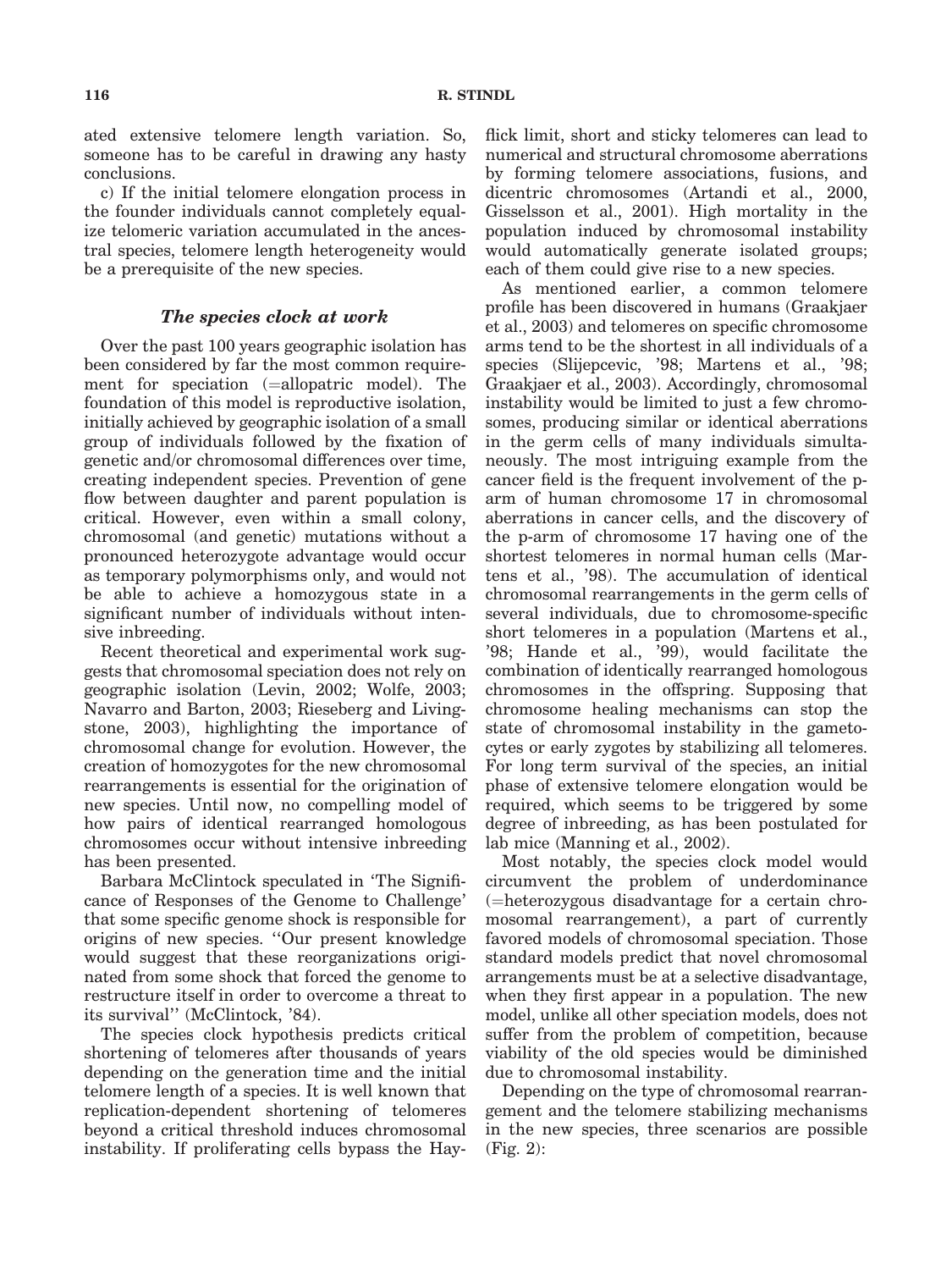a) Telomere stabilizing mechanisms are not capable of capping all chromosome ends. In this case a particular branch of the evolutionary tree would come to an end.

b) All telomeres are stabilized (elongated) in a small number of individuals before chromosomal rearrangements occur. This would result in the preservation of the old phenotype. The population experiences mass mortality during the instability phase, but the species would survive.

c) Chromosomal rearrangements create a new phenotype and a new species. In case of a widespread species, where instability-induced mass mortality might generate many isolated groups, the simultaneous creation of several new (sub) species is feasible.

Clearly, chromosome healing and telomere elongation would be crucial mechanisms for the survival of new species.

# Concluding thoughts

In humans, it has been shown that telomere erosion in somatic tissues contributes to numerous forms of age-related pathology, such as impaired wound healing, immunosenescence, cancer, and vascular disease (Kim et al., 2002; Cawthon et al., 2003). Initial telomere shortening followed by chromosomal instability, and finally activation of telomere stabilizing mechanisms, are the hallmarks of cancer cells (DePinho, 2000). Hence a totally destructive and most feared disease such as cancer might be a side effect of a highly creative mechanism of evolution.

It is a major weakness of the mitotic clock model that telomere erosion seems to trigger age-associated diseases in humans, but not in the (lab) mice used in most experiments in cancer research. The common theory is that (lab) mice do not experience any adverse effects from replicative senescence, due to the considerable amounts of telomerase expressed in most somatic tissues, and the extreme length of the telomeres (Artandi et al., 2000). To overcome this obstacle, telomerase knockout mice were created (Blasco et al., '97). Starting at the sixth generation telomeres in these mice become critically short and these animals suffer from age-related diseases, similar to those seen in humans (Rudolph et al., '99; Artandi et al., 2000). This begs the question: Is the only purpose of such a sophisticated biological clock to adversely affect the regeneration potential of tissues in just a few species? The most probable explanation is that this mitotic clock is part of a universal mechanism

operating in (the germ cell line of) most species, but the adverse effects of the limited replication potential of somatic cells might occur in 'old species' with short telomeres only.

The publication of an unusual phenomenon observed on a small island off the coast of Great Britain might give us a hint of the species clock at work. In 1987, Parker and Wilby conducted chromosome analyses of 227 plants of the dioecious species (Rumex acetosa) collected on Skomer Island and detected extreme chromosomal heterogeneity. They found fourteen different chromosomal polymorphisms; the great majority of these were detected in 67 plants found in a small area (Parker and Wilby, '89), that had experienced a population crash in 1977. This is in stark contrast to the three common chromosomal rearrangements seen on the mainland, although it has to be mentioned that Rumex acetosa is known for its cytological heterogeneity, typically involving the Y-chromosome. Fourteen years after the publication of their paper, it would be very interesting to do a chromosomal reanalysis and to measure telomere length in these plants. It might well be that one of these chromosomal variants has taken over and is now dominating on Skomer Island.

When it comes to chromosomal polymorphisms, one of the best studied animals is the house mouse, M. m. domesticus. The ancestral karyotype consists of 40 acrocentric chromosomes. Over the last several thousand years, it has undergone major chromosomal changes resulting in over 40 distinct chromosomal races (Nachman and Searle, '95). The new races are mainly a result of robertsonian fusion of two acrocentrics forming a metacentric chromosome. Intriguingly, telomeres on the p-arms (getting lost during fusion) appear shorter than telomeres on the long arms of mouse chromosomes (Slijepcevic, 98). Numerous chromosomal analyses in a large number of individuals would be required to study the degree of chromosomal polymorphisms and the occurrence of chromosomal instability in many species. Unfortunately, cytogeneticists are a dying species (not related to telomeres, of course), since current science has entirely focused on DNA sequence and genes.

A well-known downside of the gradualistic model of slow, steady change by natural selection acting on genetic variation is that it cannot account for rapid transitions, catastrophic extinctions and spectacular radiations. Consequentially, these observations had long been attributed to the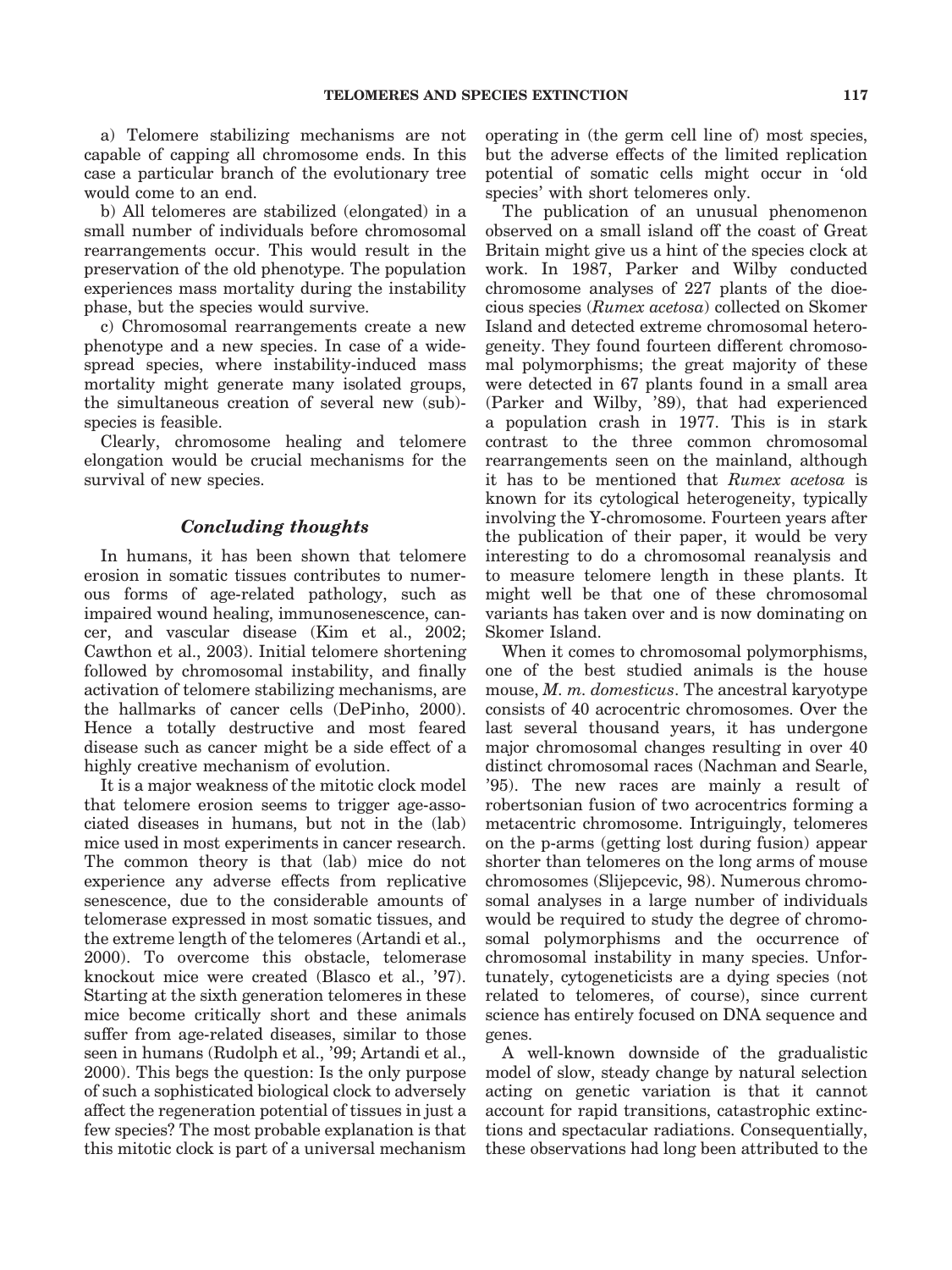imperfection of the fossil record (Gould and Eldredge, '93). In 1972, Eldredge and Gould offered an alternative interpretation for the mysterious paleontological observations. In their view, evolution proceeds through periods of stasis followed by periods of rapid evolution (punctuated equilibrium) (Gould and Eldredge, '93). Accordingly, species are rapidly established in periods of instability and resistant to essential changes thereafter (Gould, '82). Since gradualists have always had a hard time explaining long-term phenotypic stability, Gould suggested that the answer to stasis could come from internal genetic regulatory mechanisms (Gould, '82).

As long ago as 1897, the great paleontologist Alpheus Hyatt claimed that evolutionary lineages had periods of rise (epacme), expansion (acme), contraction, and extinction (paracme), comparable to an individual's passage through the cycles of youth, maturity, old age, and death. He was convinced that decline and extinction are programmed into the history of species (Hyatt, 1897). Gradual telomere shortening to a critical threshold followed by populationwide chromosomal instability, and the sporadic creation of new stable karyotypes in the offspring due to chromosome healing may be the internal (genetic) regulatory mechanisms Gould and Hyatt were looking for.

Numerous chromosomal rearrangements have been observed between closely related eukaryotic species (O'Brien et al., '99; Eichler and Sankoff, 2003), all these various types of aberrations can theoretically be caused by dysfunctional telomeres (Feldser et al., 2003). Emerging evidence suggests that evolutionary diversity arises mainly from changes in gene expression (Levine and Tjian, 2003). Accordingly, chromosomal aberrations modify the expression rates of numerous genes instantaneously (Phillips et al., 2001), and provide an ideal mechanism for a significant phenotypic change, which would otherwise require the occurrence of many mutations. Indeed, the species clock model can explain the punctuated patterns of speciation seen in the fossil record of higher organisms, but it would be fatal to disregard the gradualistic model of speciation. Certain microfossil groups (unicellular eukaryotes like radiolaria, diatoms, and foraminifera) frequently show gradualistic patterns of speciation (Benton and Pearson, 2001), yet, future research may show that most of these organisms have circular chromosomes, without telomeres.

# ACKNOWLEDGEMENTS

I wish to thank Gunter P. Wagner (Yale University) for his critically reading the manuscript and offering many, many helpful suggestions.

### LITERATURE CITED

- Artandi SE, Chang S, Lee SL, Alson S, Gottlieb GJ, Chin L, DePinho RA. 2000. Telomere dysfunction promotes nonreciprocal translocations and epithelial cancers in mice. Nature 406: 641–645.
- Benton MJ, Pearson PN. 2001. Speciation in the fossil record. Trends Ecol Evol 16: 405–411.
- Betts DH, King WA. 1999. Telomerase activity and telomere detection during early bovine development. Dev Genet 25: 397–403.
- Blasco MA, Lee HW, Hande MP, Samper E, Lansdorp PM, DePinho RA, Greider CW. 1997. Telomere shortening and tumor formation by mouse cells lacking telomerase RNA. Cell 91: 25–34.
- Bodnar AG, Ouellette M, Frolkis M, Holt SE, Chiu CP, Morin GB, Harley CB, Shay JW, Lichtsteiner S, Wright WE. 1998. Extension of life-span by introduction of telomerase into normal human cells [see comments]. Science 279: 349–352.
- Britton-Davidian J, Catalan J, da Graca Ramalhinho M, Ganem G, Auffray JC, Capela R, Biscoito M, Searle JB, da Luz Mathias M. 2000. Rapid chromosomal evolution in island mice. Nature 403: 158.
- Cawthon RM, Smith KR, O'Brien E, Sivatchenko A, Kerber RA. 2003. Association between telomere length in blood and mortality in people aged 60 years or older. Lancet 361: 393–395.
- Delany ME, Krupkin AB, Miller MM. 2000. Organization of telomere sequences in birds: evidence for arrays of extreme length and for in vivo shortening. Cytogenet Cell Genet 90: 139–145.
- DePinho RA. 2000. The age of cancer. Nature 408: 248–254.
- Dhaene K, Van Marck E, Parwaresch R. 2000. Telomeres, telomerase, and cancer: an up-date. Virchows Arch 437:  $1 - 16$
- Dionne I, Wellinger RJ. 1996. Cell cycle-regulated generation of single-stranded G-rich DNA in the absence of telomerase. Proc Natl Acad Sci USA 93: 13902–13907.
- Eichler EE, Sankoff D. 2003. Structural dynamics of eukaryotic chromosome evolution. Science 301: 793–797.
- Eisenhauer KM, Gerstein RM, Chiu CP, Conti M, Hsueh AJ. 1997. Telomerase activity in female and male rat germ cells undergoing meiosis and in early embryos. Biol Reprod 56: 1120–1125.
- Feldser DM, Hackett JA, Greider CW. 2003. Opinion: Telomere dysfunction and the initiation of genome instability. Nat Rev Cancer 3: 623–627.
- Fitch WM, Atchley WR. 1985. Evolution in inbred strains of mice appears rapid. Science 228: 1169–1175.
- Friebe B, Kynast RG, Zhang P, Qi L, Dhar M, Gill BS. 2001. Chromosome healing by addition of telomeric repeats in wheat occurs during the first mitotic divisions of the sporophyte and is a gradual process. Chromosome Res 9: 137–146.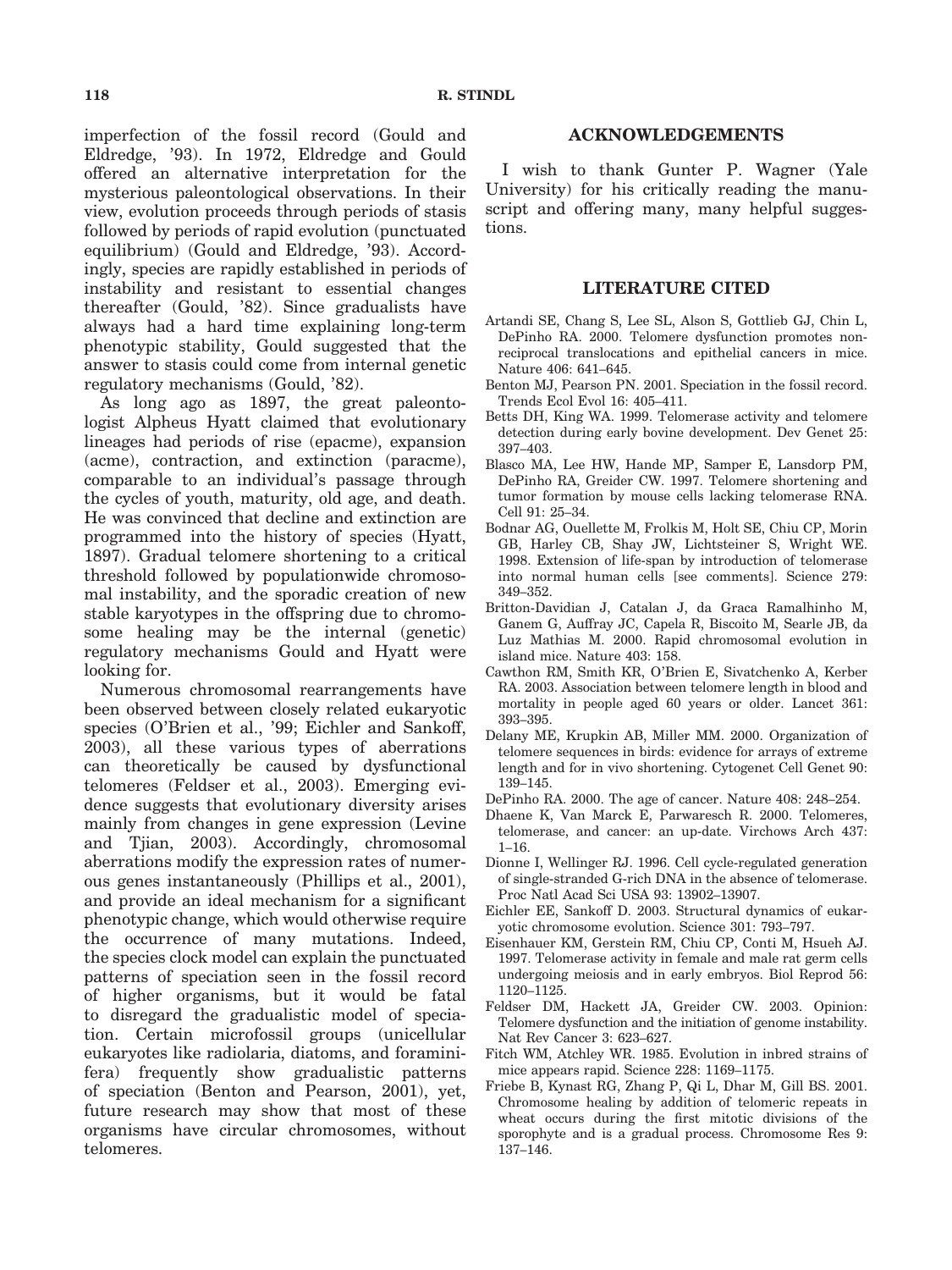- Gazave E, Catalan J, Ramalhinho MD, Mathias MD, Nunes AC, Dumas D, Britton-Davidian J, Auffray JC. 2003. The non-random occurrence of Robertsonian fusion in the house mouse. Genet Res 81: 33–42.
- Gisselsson D, Jonson T, Petersen A, Strombeck B, Dal Cin P, Hoglund M, Mitelman F, Mertens F, Mandahl N. 2001. Telomere dysfunction triggers extensive DNA fragmentation and evolution of complex chromosome abnormalities in human malignant tumors. Proc Natl Acad Sci USA 98: 12683–12688.
- Gould SJ. 1982. The meaning of punctuated equilibrium and its role in validating a hierarchical approach to macroevolution. In: Milkman R, editor. Perspectives on evolution Sunderland, Massachusetts: Sinauer Associates. p 83–104.
- Gould SJ, Eldredge N. 1993. Punctuated equilibrium comes of age. Nature 366: 223–227.
- Graakjaer J, Bischoff C, Korsholm L, Holstebroe S, Vach W, Bohr VA, Christensen K, Kolvraa S. 2003. The pattern of chromosome-specific variations in telomere length in humans is determined by inherited, telomere-near factors and is maintained throughout life. Mech Ageing Dev 124: 629–640.
- Hallam A, Wignall PB. 1997. Mass extinctions and their aftermath. Oxford: Oxford University Press. viii.
- Hande MP, Samper E, Lansdorp P, Blasco MA. 1999. Telomere length dynamics and chromosomal instability in cells derived from telomerase null mice. J Cell Biol 144: 589–601.
- Harley CB. 1991. Telomere loss: mitotic clock or genetic time bomb? Mutat Res 256:271–282.
- Hemann MT, Greider CW. 2000. Wild-derived inbred mouse strains have short telomeres. Nucleic Acids Res 28: 4474–4478.
- Hemann MT, Strong MA, Hao LY, Greider CW. 2001. The shortest telomere, not average telomere length, is critical for cell viability and chromosome stability. Cell 107: 67–77.
- Hyatt A. 1897. Cycle in the life of the individual (ontogeny) and in the evolution of its own group (phylogeny). Science 5: 161–171.
- Kim SH, Kaminker P, Campisi J. 2002. Telomeres, aging, and cancer: in search of a happy ending. Oncogene 21: 503–511.
- Kipling D, Cooke HJ. 1990. Hypervariable ultra-long telomeres in mice. Nature 347: 400–402.
- Lansdorp PM, Verwoerd NP, van de Rijke FM, Dragowska V, Little MT, Dirks RW, Raap AK, Tanke HJ. 1996. Heterogeneity in telomere length of human chromosomes. Hum Mol Genet 5: 685–691.
- Lejnine S, Makarov VL, Langmore JP. 1995. Conserved nucleoprotein structure at the ends of vertebrate and invertebrate chromosomes. Proc Natl Acad Sci USA 92: 2393–2397.
- Levin DA. 2002. The role of chromosomal change in plant evolution. Oxford: Oxford University Press.
- Levine M, Tijan R, 2003. Transcription regulation and animal diversity. Nature 424: 147–151.
- Lingner J, Cooper JP, Cech TR. 1995. Telomerase and DNA end replication: no longer a lagging strand problem? Science 269: 1533–1534.
- Londono-Vallejo JA, DerSarkissian H, Cazes L, Thomas G. 2001. Differences in telomere length –between homologous chromosomes in humans. Nucleic Acids Res 29: 3164–3171.
- Lundblad V, Szostak JW. 1989. A mutant with a defect in telomere elongation leads to senescence in yeast. Cell 57: 633–643.
- Manning EL, Crossland J, Dewey MJ, Van Zant G. 2002. Influences of inbreeding and genetics on telomere length in mice. Mamm Genome 13: 234–238.
- Martens UM, Zijlmans JM, Poon SS, Dragowska W, Yui J, Chavez EA, Ward RK, Lansdorp PM. 1998. Short telomeres on human chromosome 17p. Nat Genet 18: 76–80.
- McClintock B. 1939. The behavior in successive nuclear divisions of a chromosome broken at meiosis. Proc Natl Acad Sci USA 25: 405–416.
- McClintock B. 1984. The significance of responses of the genome to challenge. Science 226: 792–801.
- McEachern MJ, Blackburn EH. 1995. Runaway telomere elongation caused by telomerase RNA gene mutations. Nature 376: 403–409.
- McEachern MJ, Krauskopf A, Blackburn EH. 2000. Telomeres and their control. Annu Rev Genet 34: 331–358.
- Melek M, Shippen DE. 1996. Chromosome healing: spontaneous and programmed de novo telomere formation by telomerase. Bioessays 18: 301–308.
- Nachman MW, Boyer SN, Searle JB, Aquadro CF. 1994. Mitochondrial DNA variation and the evolution of Robertsonian chromosomal races of house mice, Mus domesticus. Genetics 136: 1105–1120.
- Nachman MW, Searle JB. 1995. Why is the house mouse karyotype so variable? Trends Ecol Evol 10: 397–402.
- Navarro A, Barton NH. 2003. Chromosomal speciation and molecular divergence—accelerated evolution in rearranged chromosomes. Science 300: 321–324.
- O'Brien SJ, Menotti-Raymond M, Murphy WJ, Nash WG, Wienberg J, Stanyon R, Copeland NG, Jenkins NA, Womack JE, Marshall Graves JA. 1999. The promise of comparative genomics in mammals. Science 286: 458–462, 479–481.
- Olovnikov AM. 1996. Telomeres, telomerase, and aging: origin of the theory. Exp Gerontol 31: 443–448.
- Osborne DJ, Boubriak I. 2002. Telomeres and their relevance to the life and death of seeds. CRC Crit Rev Plant Sci 21: 127–141.
- Parker JS, Wilby AS. 1989. Extreme chromosomal heterogeneity in a small-island population of Rumex acetosa. Heredity 62: 133–140.
- Phillips JL, Hayward SW, Wang Y, Vasselli J, Pavlovich C, Padilla-Nash H, Pezullo JR, Ghadimi BM, Grossfeld GD, Rivera A, Linehan WM, Cunha GR, Ried T. 2001. The consequences of chromosomal aneuploidy on gene expression profiles in a cell line model for prostate carcinogenesis. Cancer Res 61: 8143–8149.
- Raup DM. 1991. Extinction: bad genes or bad luck? New York: W.W. Norton. xvii. Raup DM. 1994. The role of extinction in evolution. Proc Natl Acad Sci USA 91: 6758–6763.
- Ravindranath N, Dalal R, Solomon B, Djakiew D, Dym M. 1997. Loss of telomerase activity during male germ cell differentiation. Endocrinology 138: 4026–4029.
- Rieseberg LH, Livingstone K. 2003. EVOLUTION: Chromosomal Speciation in Primates. Science 300: 267–268.
- Rudolph KL, Chang S, Lee HW, Blasco M, Gottlieb GJ, Greider C, DePinho RA. 1999. Longevity, stress response, and cancer in aging telomerase-deficient mice. Cell 96: 701–712.